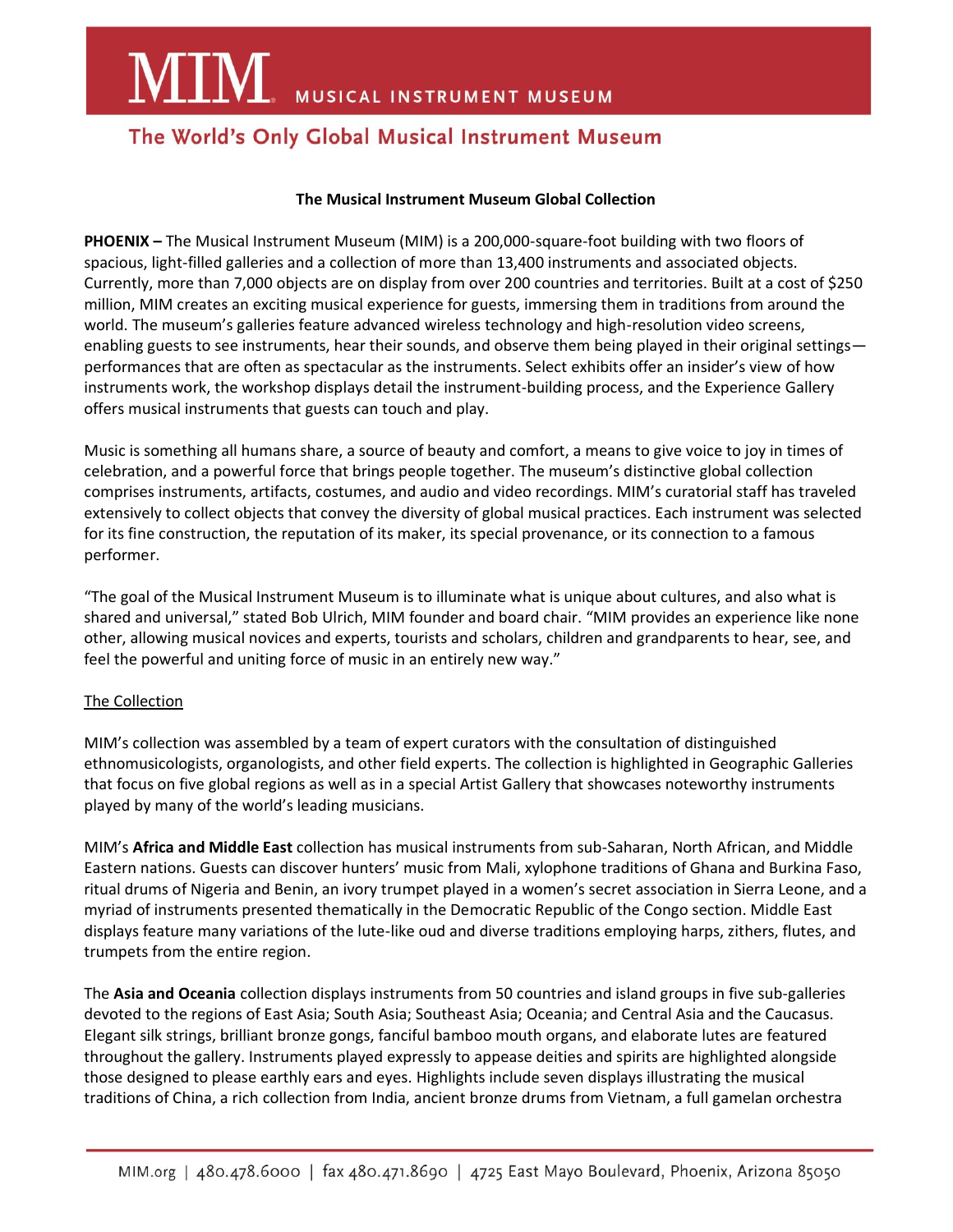# **MIM** MUSICAL INSTRUMENT MUSEUM

# The World's Only Global Musical Instrument Museum

from Indonesia, and a re-creation of a Javanese gong workshop. The Oceania collection showcases iconic instruments and traditions from the Pacific region, including monumental slit drums from Vanuatu, Australian didjeridus, sacred Polynesian nose flutes, and the internationally beloved ukulele.

Showcasing instruments from some 40 countries and city-states, the **Europe Gallery** introduces guests to several stories of interconnection, innovation, and discovery—from centuries-old cathedral bells and antique Spanish guitars to a miniscule harmonica and royal grand piano. Some of these stories are familiar, others less well known; all reflect distinctive heritage and cultural achievements. Zithers, lutes, drums, horns, flutes, and fiddles of all shapes, sizes, and materials fill the gallery, demonstrating that people in Europe, just as others across the globe, have created an astounding variety of instruments to amplify human emotion.

The **Latin America** collection showcases instruments and ensembles from some 40 countries and territories displayed in the gallery's three sections: South America; Central America and Mexico; and the Caribbean. The gallery testifies to the remarkable retention of early European, indigenous, and African musical roots, while also portraying a region that is young, innovative, and responsive to global changes in the last century. MIM guests can explore variations across types of small and large guitars, harps, flutes, and drums found in several countries as well as unique creations developed by individual social groups. Highlights range from ancient Andean bone flutes and panpipes to Afro-Caribbean ceremonial drums and Amazonian shamanic rattles. The gallery also features families of stringed instruments, such as *charangos*, *cuatros*, and *bandurrias*; modern inventions like Trinidad's steel pans; and over two dozen personal instruments of celebrated regional and national artists.

In contrast to exhibits in the other Geographic Galleries, many of those in the **United States / Canada Gallery** are organized by themes such as musical genres or instrument types. Ranging from hip-hop to the Sousa Band, more than 70 displays in the United States / Canada Gallery explore traditional and popular sounds from the Arctic to the Mexican border. Guests can experience the diverse array of instruments that shaped the North American musical experience, including the Appalachian dulcimer, accordion, drum set, and electric guitar. The music of native peoples in the United States and Canada is highlighted in displays exploring old and modern musical traditions, with instruments such as the water drum, Native American flute, and Apache fiddle. Special exhibits present iconic American musical-instrument manufacturers such as C. F. Martin & Co. (guitars) and Steinway & Sons (pianos).

MIM's **Artist Gallery** features musical instruments linked to world-renowned musicians and music innovators as well as video footage of concerts, photographs, costumes, and other special items. Highlights include:

- instruments and artifacts belonging to Elvis Presley, including the Martin D-28 guitar he used for his last concert performance in June 1977
- two of Carlos Santana's custom guitars and one of his father's violins
- George Benson's Gibson Johnny Smith model guitar and one of the many Grammy Awards he won
- flutes played by Grammy-nominated Native American artist R. Carlos Nakai
- Doug "Cosmo" Clifford's iconic Camco drum set, played with Creedence Clearwater Revival on classic albums and live at Woodstock
- one of the enormous drums played at the opening ceremony of the 2008 Beijing Olympics
- theremin virtuosa Clara Rockmore's personal instrument, given to her directly by its inventor Léon Theremin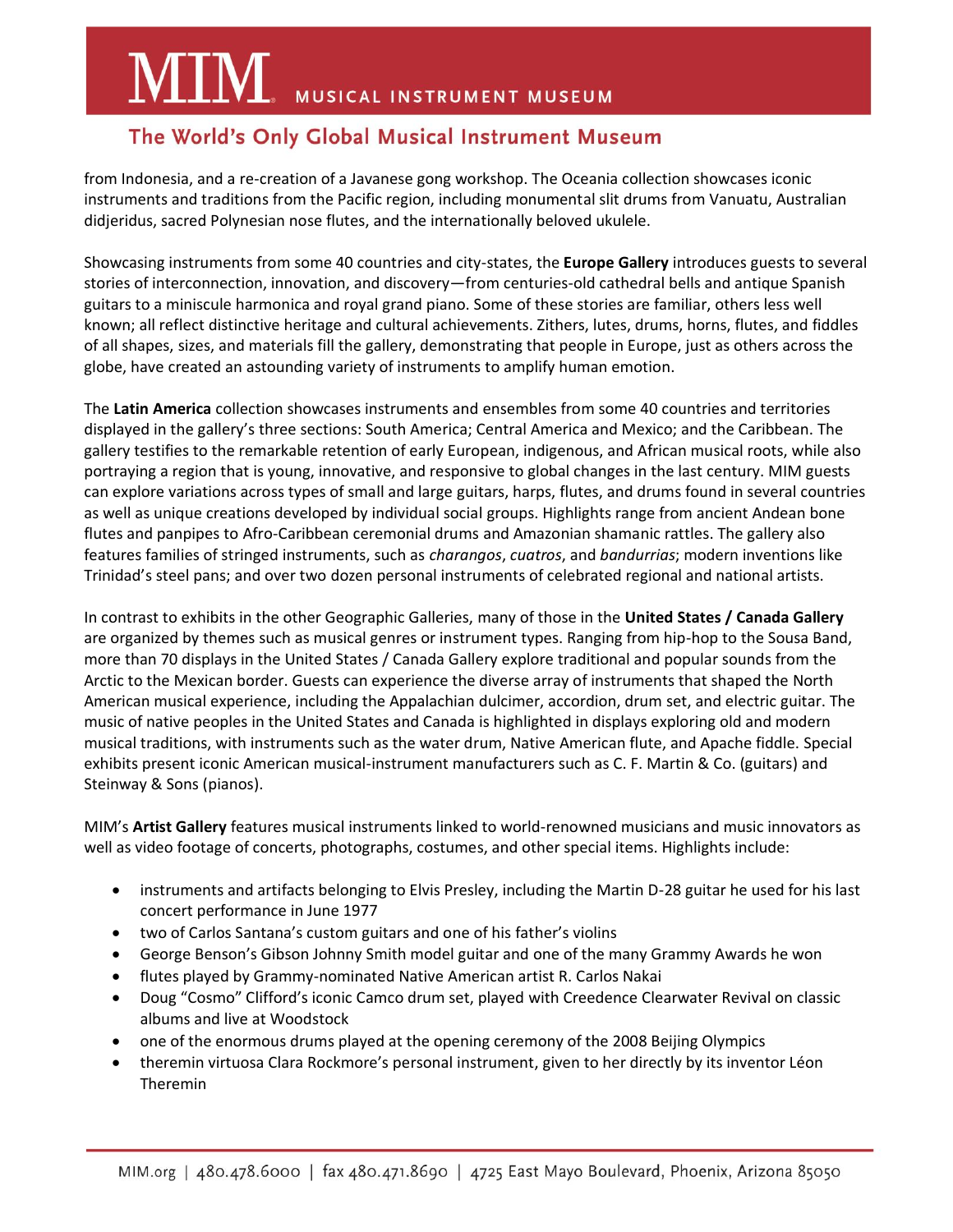# **MIM** MUSICAL INSTRUMENT MUSEUM

## The World's Only Global Musical Instrument Museum

To advise the museum on curatorial matters at the start, MIM assembled a Curatorial Council composed of representatives from some of the most important institutions with musical instrument collections in the world. Council members included Cynthia Adams Hoover, curator emerita, Division of Musical Instruments, Smithsonian Institution; J. Kenneth Moore, Frederick P. Rose Curator in Charge, Department of Musical Instruments, Metropolitan Museum of Art; Darcy Kuronen, curator of musical instruments, Museum of Fine Arts, Boston; Gary Sturm, chairman emeritus, Smithsonian Institution, National Museum of American History, Division of Music, Sports and Entertainment; Patricia Grazzini, deputy director and chief operating officer, Minneapolis Institute of Art; Eric De Visscher, former director, Musée de la musique, Paris; and Margaret Downie Banks, associate director and senior curator of musical instruments, National Music Museum, University of South Dakota.

## Building Highlights

The 200,000-square-foot Musical Instrument Museum has two floors of galleries, the MIM Music Theater, Café Allegro, and the Museum Store. Designed by award-winning architect Rich Varda and the Minneapolis- and Phoenix-based firm RSP Architects, MIM features a distinctive architecture that evokes the topography of the Southwest, suggests the museum's international scope, and expresses the universal role of music across all cultures.

The façade of the museum is made of richly grained Indian sandstone that complements and blends with the surrounding desert colors. As guests approach the building entrance, they pass through a courtyard landscape designed by the leading firm Ten Eyck Landscape Architects of Phoenix and Austin. Desert plantings and arroyo environments surround the museum, creating a serene and welcoming oasis. The courtyard is further enhanced by a rotating bronze sculpture of blended instrumental forms, titled Phoenix, by Belgian artist Louis Halleux as well as a series of simple pools of water that add a calm appeal to the space, similar to the small pools of water found in an Arizona canyon.

The two-story museum structure includes 80,000 square feet of gallery space, with a 450-foot-long flowing riverlike corridor called "El Río" that forms the spine of the museum, links the central atrium to the interior galleries, and offers changing views of the space. The wall finishes in Venetian plaster create patterns that evoke geological striations of the Arizona cliffs and canyons and allude to the rhythms of musical composition. The flooring is an Italian porcelain tile laid in a striated pattern; the ceilings feature light coves accented with linear light fixtures that move down El Río. Diffused daylight illuminates the galleries and public spaces through a ribbon of windows and skylights, while subtle lighting at night sets off and animates the building, in an abstract pattern much like piano keys.

In addition to Guest Service (the admission desk), the Museum Store, the Artist Gallery, and the Conservation Lab, the first floor of MIM also houses the Orientation Gallery, which introduces guests to the rich diversity of forms, materials, and usage of instruments around the globe. The Target Gallery hosts special temporary exhibitions such as the MIM-curated *Beyond the Beat: Drums of the World and Stradivarius: Origins and Legacy of the Greatest Violin Maker*, as well as touring shows such as *American Sabor: Latinos in U.S. Popular Music* developed by the Experience Music Project in Seattle and *Women Who Rock: Vision, Passion, Power* created by the Rock and Roll Hall of Fame Museum in Cleveland.